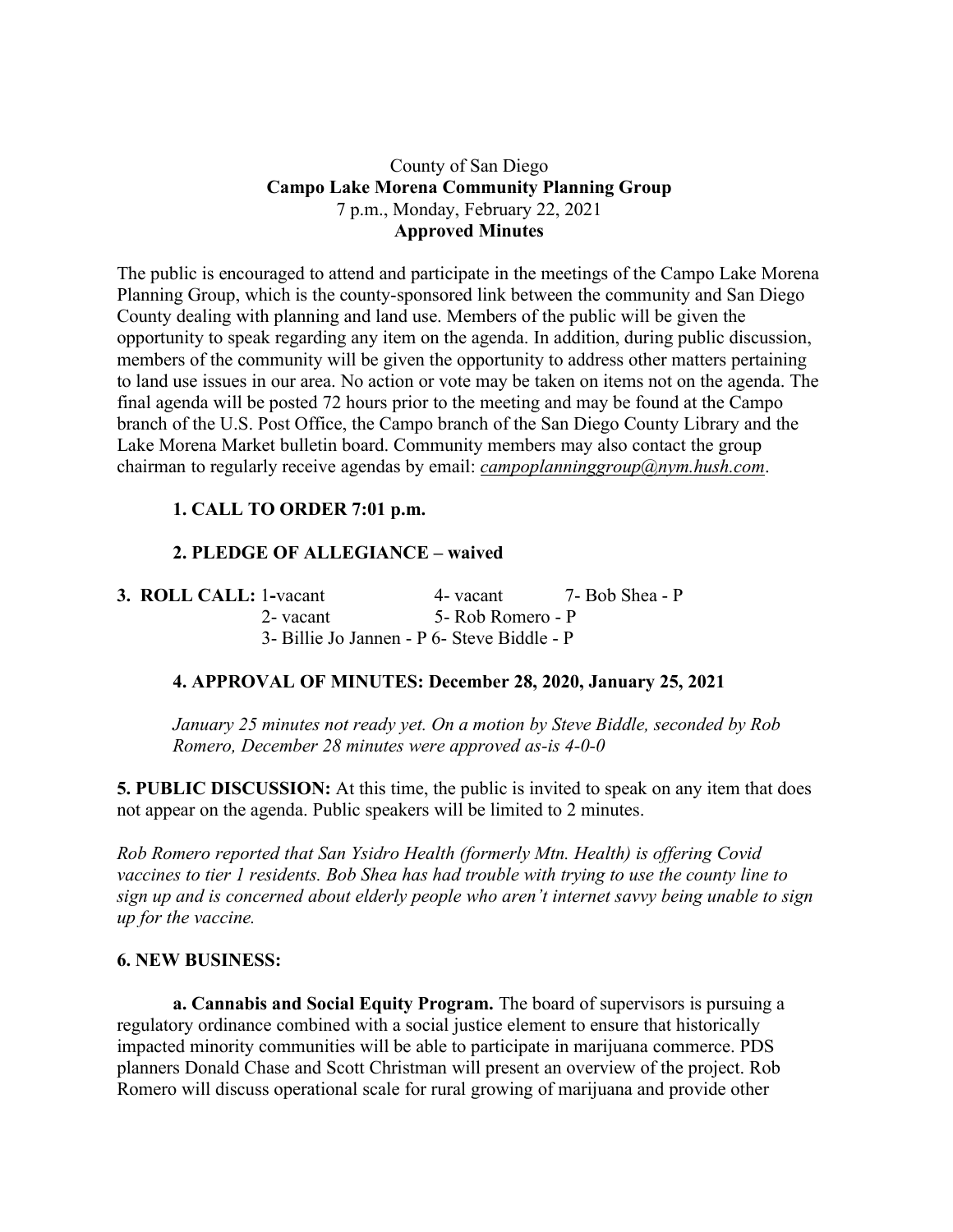insights from the CLMPG Cannabis Subcommittee. For additional information, please visit the project's website: https://www.sandiegocounty.gov/content/sdc/pds/Cannabis.html **Discussion and vote.**

*Planner Donald Chase gave a brief overview then answered a flurry of questions from the group as follows (paraphrased):*

*Language of goals, policies and implementation for the proposed ordinance has not been proposed yet.*

*The "labor peace" portion of the ordinance will apply to concerns that have at least 10 employees and is intended to make owners allow unionization of staff.*

*The county does not oversee quality control, but that is already done through a system set up by the state, and per state licensing standards. The county or cities will issue operating licenses governing location, security, setbacks, business conduct and so on. They will look at water use in growing operations, and whether it should be regulated. Wildlife may also eat outdoor grown marijuana and rodenticides used to control them can make their way into the food chain, so limits may be need to be imposed.*

*The social justice portion of the ordinance is still up in the air. They are researching how to structure it so that former felons who seek licenses can be treated fairly without misusing the license for criminal purposes.*

*Rob Romero raised the issue of size and neighborhood impacts; smaller "mom and pop" scale grows would be better to keep financial benefits local and limit odors and water/electricity use. Planning staff will look into size limits for both indoor and outdoor growing. He also suggested that planning groups should be able to tailor community plans to suit what residents want for limits and siting.*

*Three members of the public spoke against placement of shops in the unincorporated area, citing community, youth and health impacts and the rapidity with which supervisors are promoting this ordinance. Great concern was expressed over the possible size of THC growing, pointing to the 600-acre CBD (also cannabis) farm in Potrero.*

*One member of the public spoke in favor, saying water usage in THC growing calls for less water and electricity than most other crops. The state already has strict oversight over what chemicals can be used, and how much can be in the final product.*

*Rob Romero moved to have Billie Jo Jannen send a letter covering size, groundwater use, electricity/indoor growing and tax benefits to youth programs. Steve Biddle seconded. The motion failed 3-1-0, with Bob Shea opposed.*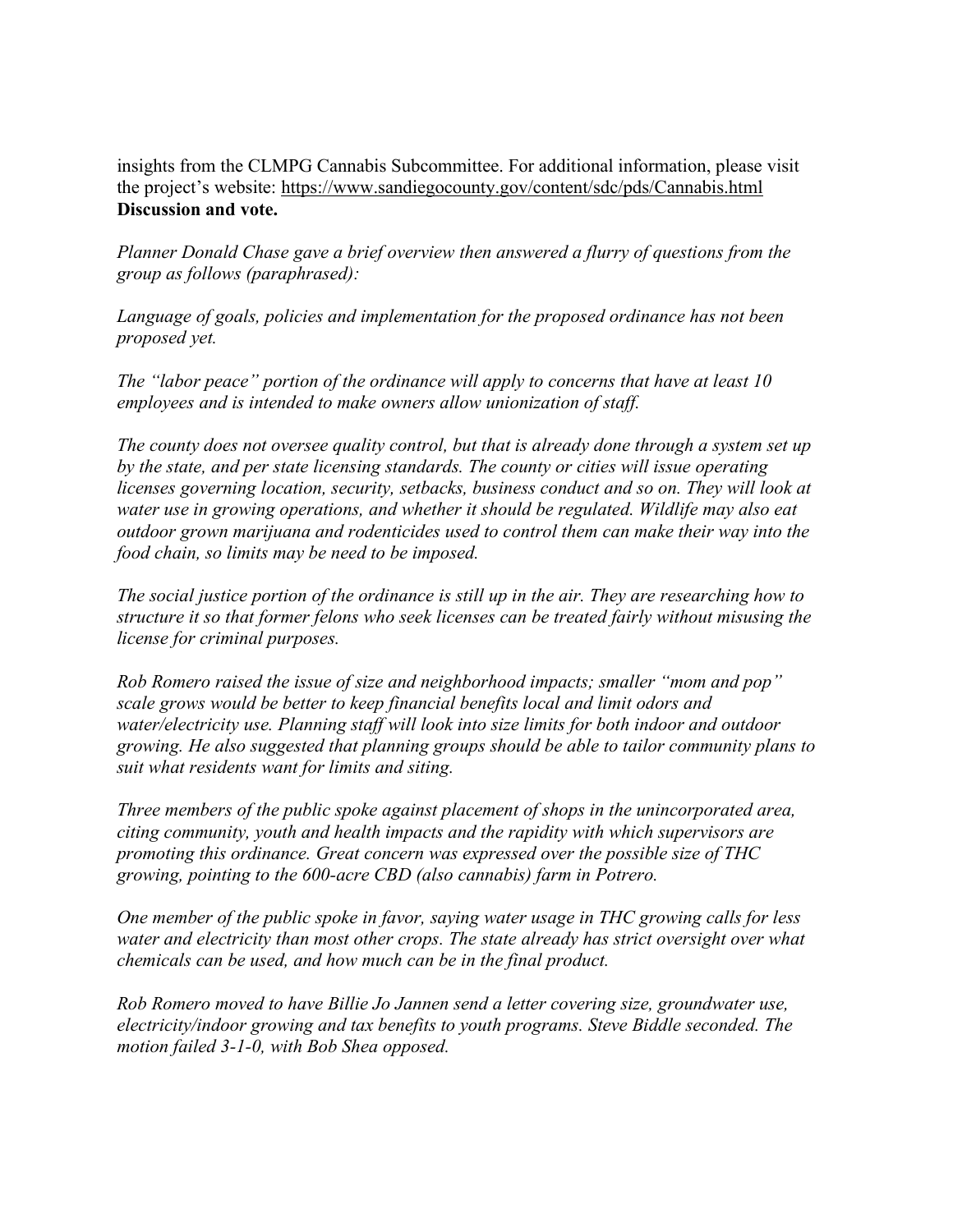**b. Star Ranch purchase by county for conservation and preservation of habitat.** We only recently learned of this proposal and want to have formal comments ready by the March 17 hearing on this purchase. The project description says the U.S. Navy is also partnering in this purchase in order to have a no-development overlay. It is unclear, however, whether the development prohibition includes all development or just housing development. The property has an application in process for over 400 homes, but processing has been suspended since 2012. **Discussion and vote.**

*The board letter on this item was not clear on whether this would increase helicopter traffic in the area and whether the prohibition on building would include renewable energy projects. This purchase would remove the existing housing project application.*

*Rob Romero moved to send a letter in support of the project, with additional questions we had. Steve Biddle seconded and the motion passed 4-0-0.*

### **7. OLD BUSINESS:**

**a. Standing subcommittee reports (no action):** Groundwater, Rob Romero; Sewer and Septic, vacant; Community Economic Impacts, Steve Biddle; Public Safety, Bob Shea.

**c. Chairman's report, Billie Jo Jannen (no action).**

#### **8. CORRESPONDENCE AND ANNOUNCEMENTS**

**a. The Star Ranch vesting and landscape architecture maps** are available, both at meetings and by appointment with the CLMPG chairman. The property has been for sale for some years and has been in and out of escrow with both conservation and private enterprise entities. **The proposed plan is still in play and is part of the property offering, but will be abandoned if purchased by conservation entities.**

**b. Request from District 2 Supervisor Joel Anderson for input on cannabis regulation and a proposed needle exchange program. Forwarded to group.**

**c. Login information for Supervisor Anderson's February 24 meeting with planning groups. Forwarded to group.**

**d. Support materials for update to the County's Guidelines for Determining Significance for Hydrology and Water Quality.** https://www.sandiegocounty.gov/pds/ceqa/ SignificanceGuidelinesHydrology2021.html **Forwarded to group.**

**e. Findings from Affordable and Middle-Income Housing Study conducted to support the housing element update currently underway. Forwarded to group.**

**f. Notice of comment period for the Final Engineering Flexibility update.** The project proposes amendments to the County Zoning Ordinance, County Subdivision Ordinance, and County Grading Ordinance to allow project changes required to comply with